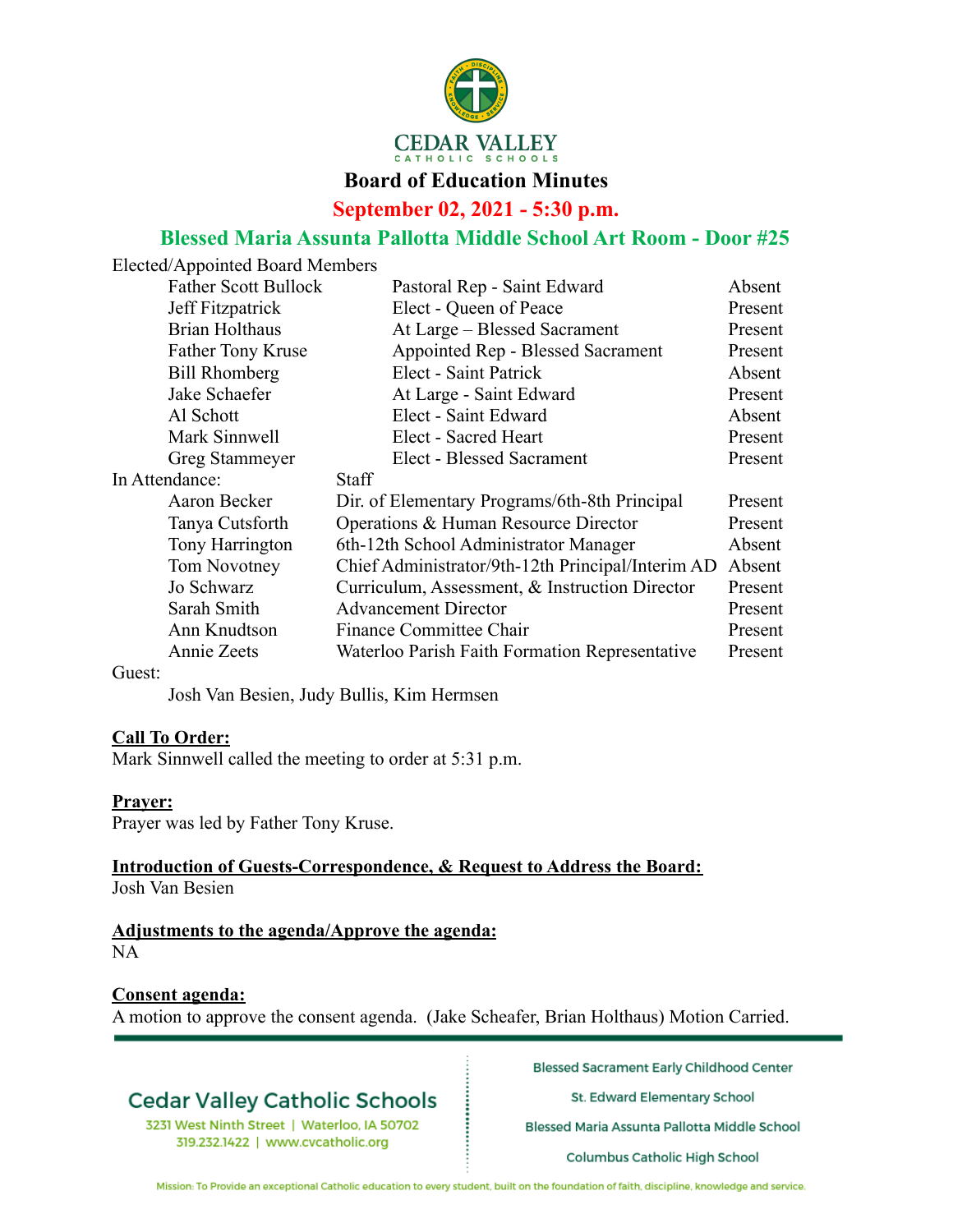

#### **Information:**

1. Arch Board Policy Review 21-22 - Tanya Cutsforth

A review of the Archdiocesan Policy manual series 7000-9000 for the 2021-2022 school year. If the board would like to bring any of the polices back for review, please let Tanya know and it can be brought to another meeting.

2. First Day Enrollment - Tanya Cutsforth First day enrollment numbers for: CHS - 255 BMAP - 151 SES - 312 Enrollment numbers for 9-2/2021: CHS - 246 BMAP - 150 SES - 305 Sarah will gather the transfer out list of students by grade and parish for the October board meeting.

3. COVID Update on Committee - Brian Holthaus

Brian Holthaus updated the board on the committee members who have agreed to help along with what details have been worked on as of the board meeting.

### **Old business – Action Items:**

#### **New business – Action Items:**

1. Waterloo Voluntary Preschool Contract - Aaron Becker

A motion to approve the 2021-2022 Voluntary Preschool contract with Waterloo Community Schools for 46 students at \$157,918.00. (Jeff Fitzpatrick, Greg Stammeyer) Motion carried.

#### **Executive Session:**

A motion to move into executive session at 6:04 pm. (Greg Stammeyer, Jeff Fitzpatrick) Motion carried.

A motion to move out of executive session at 8:15 pm. (Father Tony Kruse, Jake) Motion carried.

#### **Adjournment:**

A Motion to adjourn the meeting was made at 8:16 pm. (Jake Schaefer, Father Tony Kruse) Motion carried.

# **Cedar Valley Catholic Schools**

3231 West Ninth Street | Waterloo, IA 50702 319.232.1422 | www.cvcatholic.org

**Blessed Sacrament Early Childhood Center** 

St. Edward Elementary School

Blessed Maria Assunta Pallotta Middle School

Columbus Catholic High School

Mission: To Provide an exceptional Catholic education to every student, built on the foundation of faith, discipline, knowledge and service.